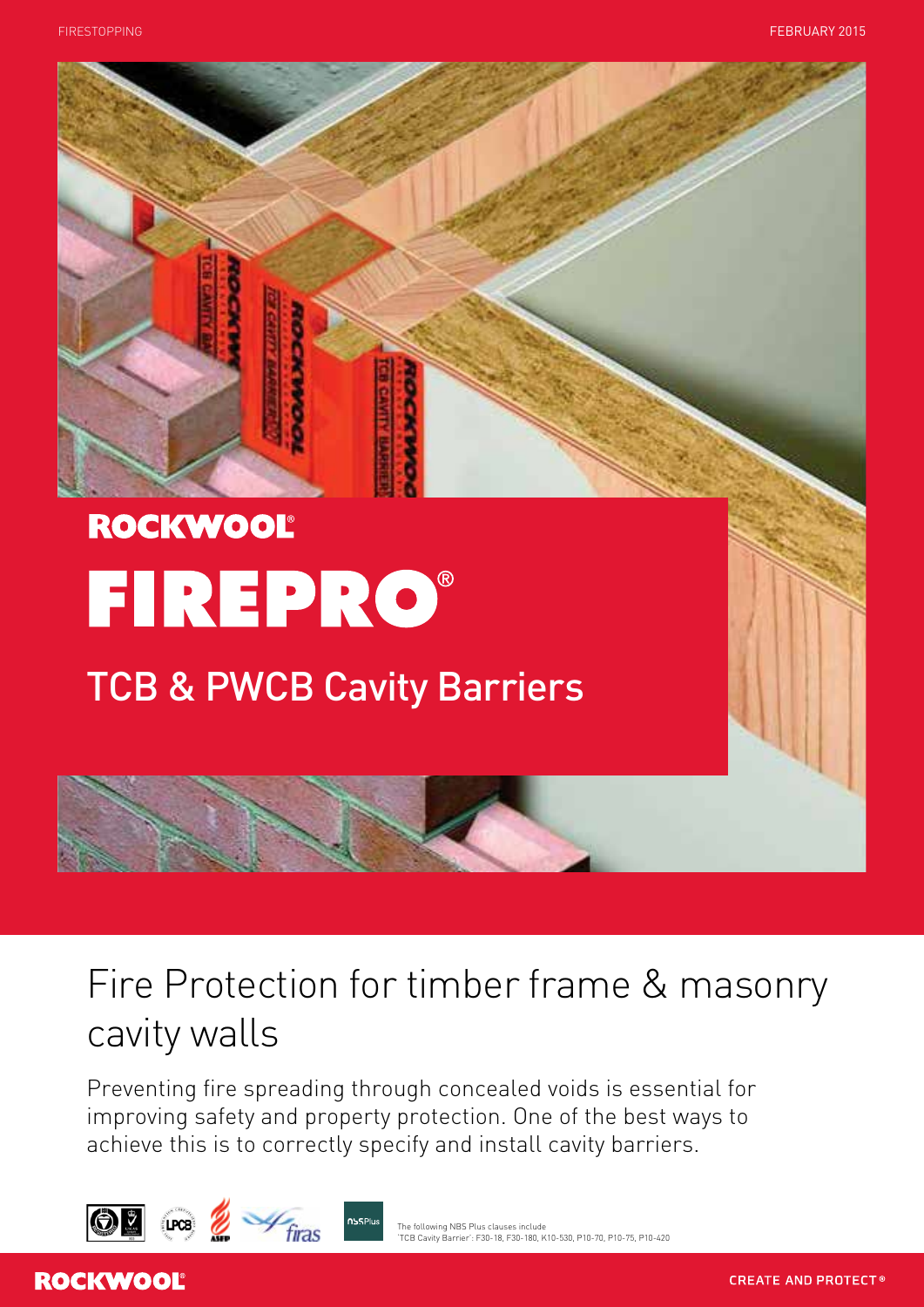Rockwool Cavity Barriers have been specifically developed to exceed minimum building regulation requirements for fire resistance in concealed wall cavities. They have been tested and assessed for up to 60 minutes fire resistance (Integrity and Insulation).

# **Advantages**

- Easy to install
- Durable products withstand on-site handling
- **Dance installed, performance is not affected by** movement in the building, shrinkage or thermal change
- **Can be used vertically or horizontally**

#### **Standards and approvals**

Rockwool TCB Cavity Barriers are also approved by the Loss Prevention Certification Board (LPCB) for performance and quality. 1991 (2000 edition.)

### **Fire Performance**

Rockwool Cavity Barriers are manufactured from non-combustible stone wool, which has a Euroclass A1 fire rating when classified in accordance with BS EN 13501-1 and BSI Quality Assurance Standard BS EN ISO 9001: 2000.

The Cavity Barriers have been tested and assessed for up to 60 minutes fire resistance (integrity and insulation) in accordance with BS 476: Part 20.

#### **Description**

PWCB Cavity Barrier also provides effective perimeter edge sealing that helps to minimise air leakage and heat loss between the external cavity and separating party wall.



**Figure 1** TCB Cavity Barrier installed at separating wall position



**Figure 2** PWCB Cavity Barriers installed at separating wall position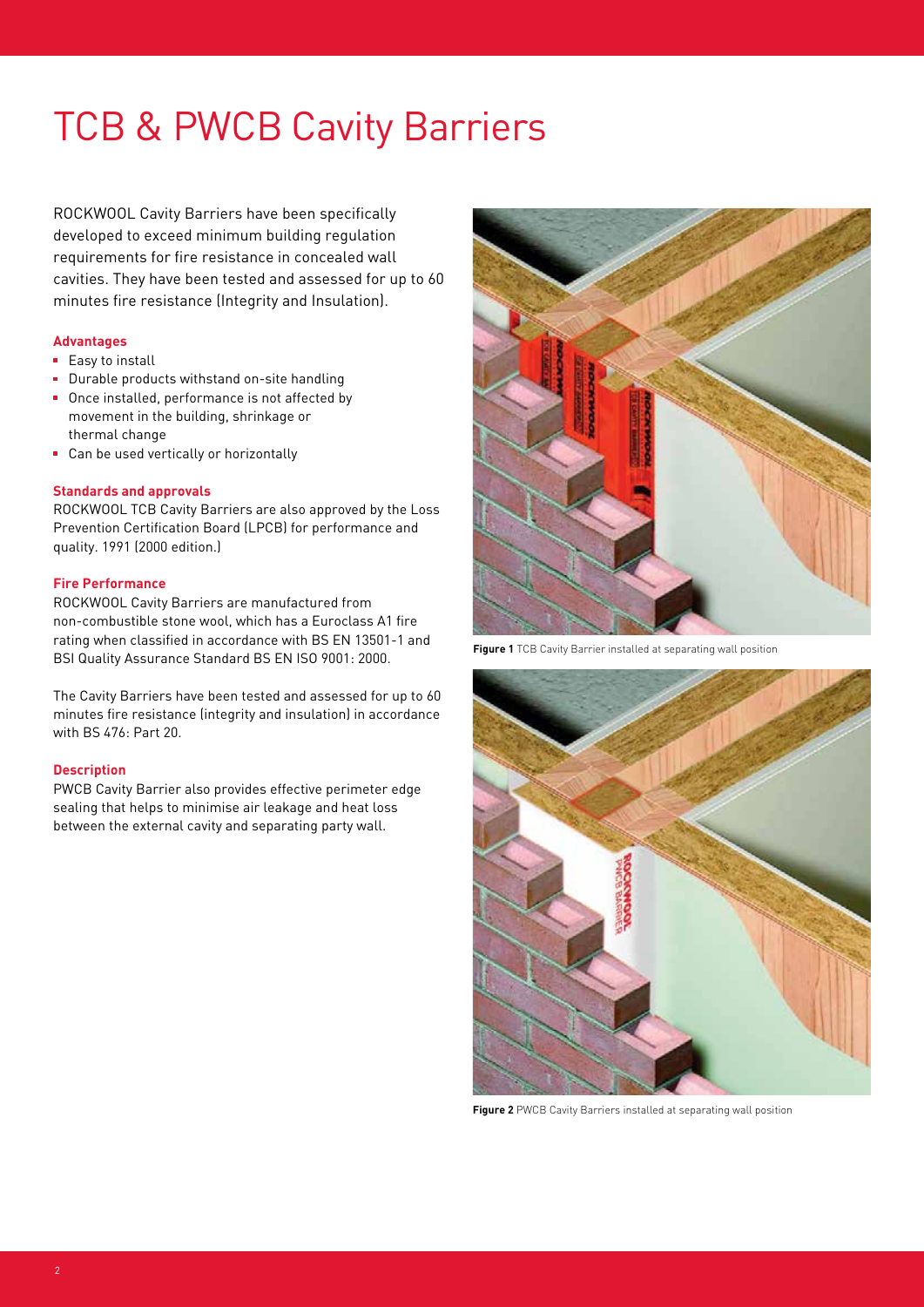## **Performance**

Rockwool PWCB cavity barrier also achieves the requirements for fire safety, acoustic flanking and thermal bypass in one single product.

ROCKWOOL TCB & PWCB cavity barriers are manufactured from non-combustible stone wool, encapsulated within a resilient polythene sleeve which eliminates the need for weather protection during installation. The sleeves are also colour-coded to differentiate between the two products, TCB's being red and PWCB's white.

# **Fire**

The use of ROCKWOOL Cavity Barriers satisfies the requirements of:

- Approved Document B (Domestic) B3 Section 6: Concealed spaces (Cavities)
- Approved Document B (Non-domestic) B3 Section 9: Concealed spaces (Cavities)
- Scottish Technical Handbook Section 2 Fire Section 2.4: Cavities
- NI Technical Booklet E Section 3: Provision of cavity barriers.

Rockwool TCB Cavity Barriers are approved by the Loss Prevention Certification Board (LPCB) for performance & and quality and are listed in the **Red Book** Certificate No 022b.

#### **Acoustics**

Rockwool Cavity Barriers comply with the generic description for cavity closers to prevent flanking noise transmission, along concealed cavities in both external and separating walls.

# **Thermal**

Rockwool PWCB Cavity Barrier will assist in providing an effective perimeter edge seal between the external cavity wall and separating party wall (party wall thermal bypass).

#### **Fixing and jointing**

All Rockwool Cavity barriers are 1200mm long and are designed to be compression fitted within the cavity (min 10mm-15mm compression), The barriers do not rely on the polythene flanges to hold them in place in the event of a fire. It is essential that the correct cavity barrier size is specified to suit the asbuilt cavity width. TCB & PWCB cavity barriers are available in a range of thicknesses to suit cavity widths (refer to the tables at the end of the data sheet for more information).

All joints between adjacent cavity barriers and intersections should be closely butted to ensure that a continuous fire seal is maintained.

### **Applications**

Rockwool Cavity barriers can be used in both vertical and horizontal applications.

In vertical applications, both flanges of the Cavity Barrier can be fixed to the inner leaf at 150mm centres, using staples or clout nails prior to compression fitting by outer cavity wall.

In horizontal applications, only the top flange of the polythene sleeve should be fixed.

**External walls masonry constructions: (Full Fill & Partial Fill cavity insulation)** 

#### **Fully filled cavities in external walls**

Where the external wall cavity is fully filled external cavity barriers are generally not required in the outer wall.

#### **Partially filled cavities in external walls**

Where partial fill insulation is used in the external wall, the insulation should be cut back to permit the cavity barrier to be compression fitted between the inner and outer leaves. The head of the cavity wall should also be closed at eaves level with the ROCKWOOL TCB cavity barrier.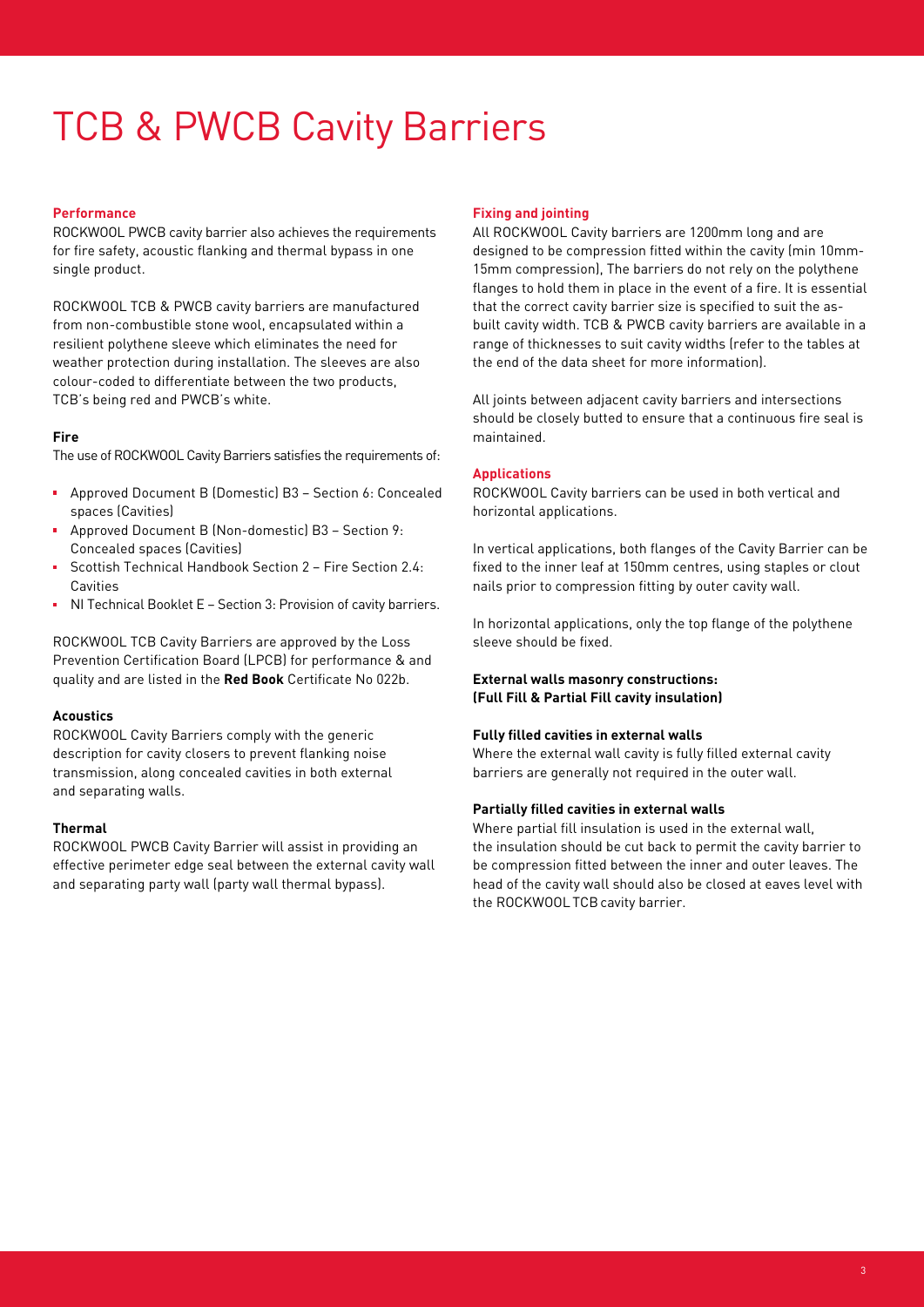# **PWCB Cavity Barrier**

All Rockwool PWCBs are 200mm wide, and are specifically designed for use at party wall/external wall cavity junctions. PWCBs also achieve the requirements for fire safety, acoustic flanking and thermal bypass in one single product.

If installed correctly, ROCKWOOL PWCB will help minimise the thermal party wall bypass effect, by restricting air leakage and heat loss between the party wall cavity and the external cavity.

### **Thermal Bypass Effect**

Approved documents L1A & L2 A of England and Wales's Building Regulations and Section 6 of Scotland's Building standards (domestic), have recognised that considerable heat loss can occur where party wall cavities interface with external cavity walls. A key feature of a SAP calculation is that Building Regulations now assign a U-value of 0.5 W/m2 K to be taken for a separating party wall cavity unless specific action is taken to improve its performance.

Ways to limit heat loss:

- **Perimeter edge sealing only:** Thermal regulations allow a U-value of 0.20W/m2 K to be claimed when effective perimeter edge sealing is used around all exposed edges of the party wall
- **Perimeter edge sealing plus fully filling the party wall cavity:** A U-value of zero can be claimed if the party wall cavity is fully filled with an appropriate mineral wool insulation, and effective perimeter edge sealing is provided around all exposed edges.

| Cavity type in party wall                           | U-value claim for SAP   |
|-----------------------------------------------------|-------------------------|
| Unfilled cavity<br>with no effective edge sealing   | 0.50 W/m <sup>2</sup> K |
| Unfilled cavity<br>with effective edge sealing only | 0.20 W/m <sup>2</sup> K |
| Fully filled cavity<br>and effective edge sealing   | $0.00 W/m^2K$           |

### **Advantages of ROCKWOOL PWCB**

- **Provides perimeter edge sealing minimising air leakage and** heat loss between the external cavity wall and the party cavity wall
- **Non Combustible:** Meets building regulation requirements for a cavity barrier
- Tested and assessed to BS 476: Part 20 for use in all concealed cavities within masonry & timber framed constructions
- Satisfies three regulation requirements with one single product
- **PWCB** can be used in both horizontal and vertical applications
- **Thermal: Party wall thermal bypass:** PWCB meets the requirements for an effective party wall perimeter edge seal, by restricting air flow around the exposed edges of party wall cavities
- **Fire: Acts as an effective cavity barrier:** PWCB is non-combustible and exceeds minimum fire resistance requirements for cavity barriers as set out within the Building Regulations
- **Acoustic:**

ROCKWOOL PWCB provides an excellent acoustic absorber by reducing flanking transmission between adjoining properties, (as required by Approved Document E and Robust details).